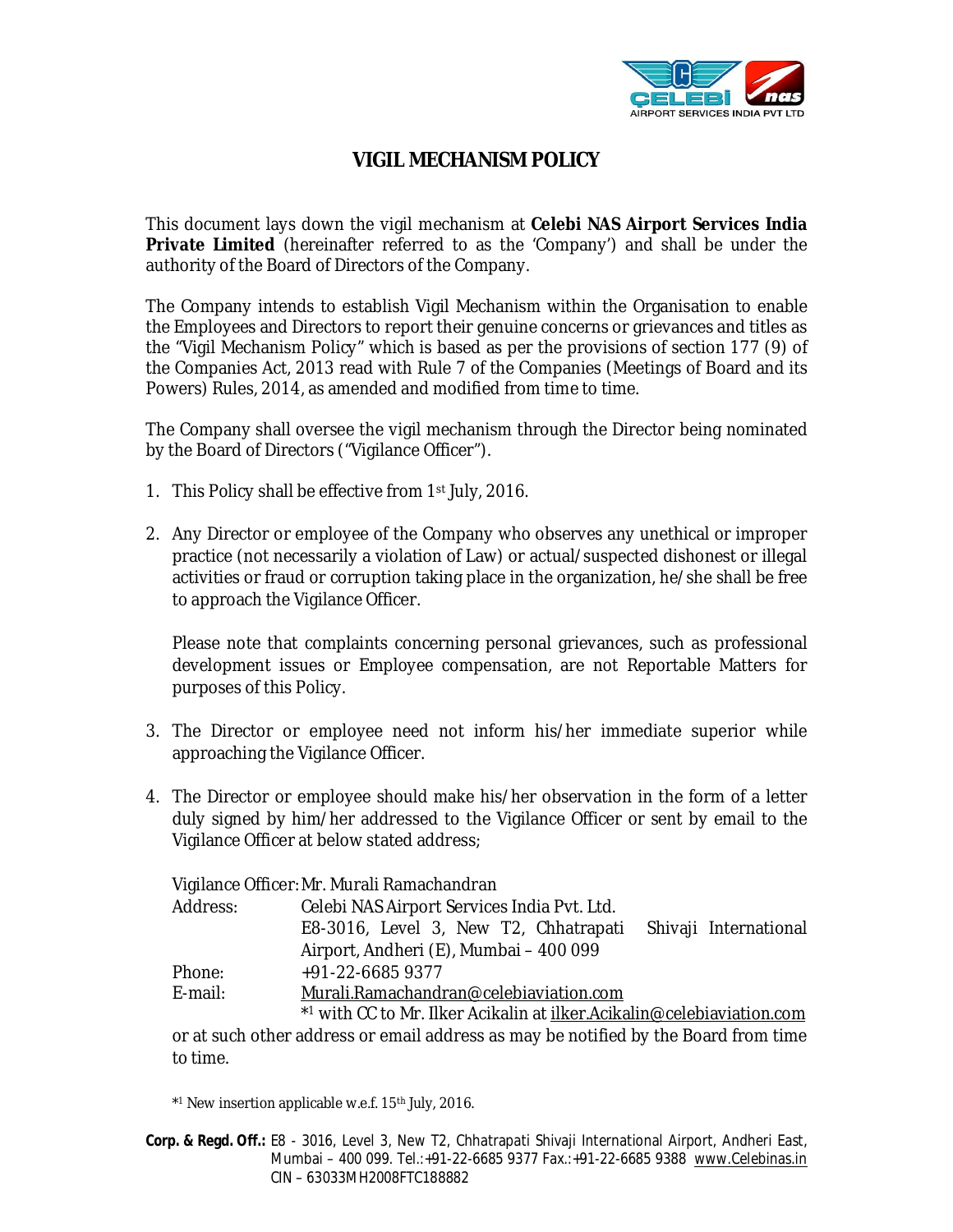

- 5. The observations of a Director or an employee should be in brief, concise and to the point. The Vigilance Officer may not entertain any anonymous letters.
- 6. Observations should be factual and not speculative or in the nature of a conclusion and should contain as much specific information as possible to allow for proper assessment of the nature and extent of the concern and the urgency of a preliminary investigative procedure.
- 7. Any Director or employee communicating his/her observations to the Vigilance Officer may be summoned by the Vigilance Officer to be personally present to provide clarification / further information if and when required.
- 8. The Vigilance Officer shall consider all the Letters of observation received from Director or employee at the earliest. The Vigilance Officer himself or with the help of Investigator shall carry out detailed investigation if the reported observation is found to be correct.

Investigator means those persons authorised, appointed, consulted or approached by the Vigilance Officer.

- 9. If an investigation leads to a conclusion that an improper or unethical act has been committed, the Vigilance Officer shall recommend to the Board of Directors of the Company to take such disciplinary or corrective action as it may deem fit.
- 10. If the Vigilance Officer have a conflict of interest in a given case, he should recuse himself and the other members of Board would deal with the matter on hand.
- 11. After considering the observations of the Director or employee, the Vigilance Officer shall communicate the decision to the said Director or employee.
- 12. The Company shall not deny any Director or employee access to the Vigilance Officer and shall provide protection to such Director or employee from unfair termination and other unfair or prejudicial employment practices.
- 13. Everyone involved in the process shall maintain complete confidentiality of the matter and discuss only to the extent or with the persons required for the purpose of completing the investigation. However, the lessons learnt during the investigation can be shared with others, without naming the persons involved, to bring more awareness and for the overall benefit of the Company.
- 14. The Board of Directors of the Company reserves its right to amend this Policy in whole or in part, at any time without assigning any reason whatsoever.

\*\*\*\*\*

**Corp. & Regd. Off.:** E8 - 3016, Level 3, New T2, Chhatrapati Shivaji International Airport, Andheri East, Mumbai – 400 099. Tel.:+91-22-6685 9377 Fax.:+91-22-6685 9388 www.Celebinas.in CIN – 63033MH2008FTC188882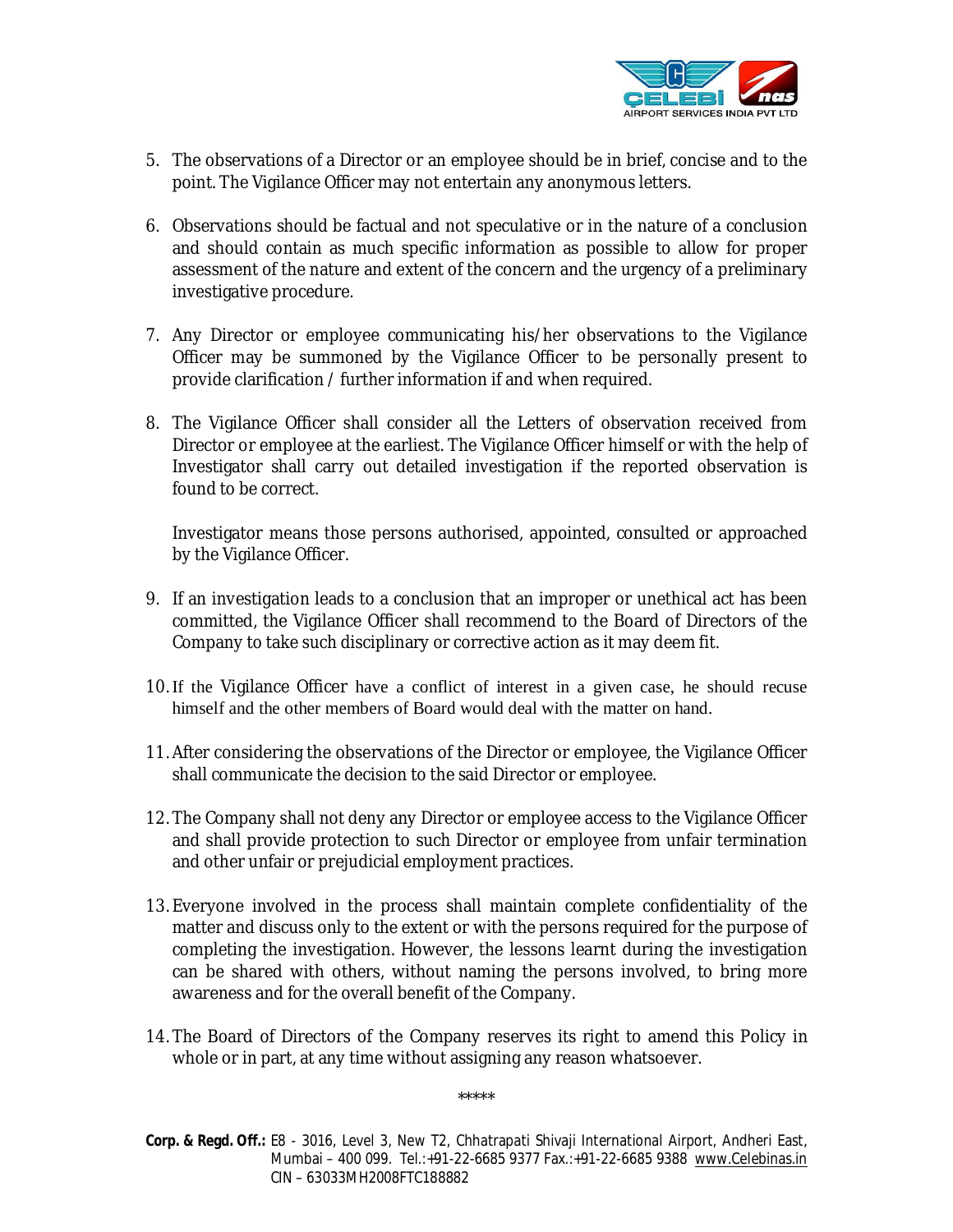

# CSR POLICY (CORPORATE SOCIAL RESPONSIBILITY)

 $e^{\alpha}$ 

## **CELEBI NAS AIRPORT SERVICES INDIA PRIVATE LIMITED**

 $\sim 12$ 

 $\sim$  100  $\sim$ 

## CIN - U63033MH2008FTC188882



Corp. & Regd. Off.: E8 - 3016, Level 3, New T2, Chhatrapati Shivaji International Airport, Andheri (East), Mumbai - 400 099. Tel.: +91-22-6685 9377 Fax: +91-22-6685 9388 www.celebinas.in CIN - U63033MH2008FTC188882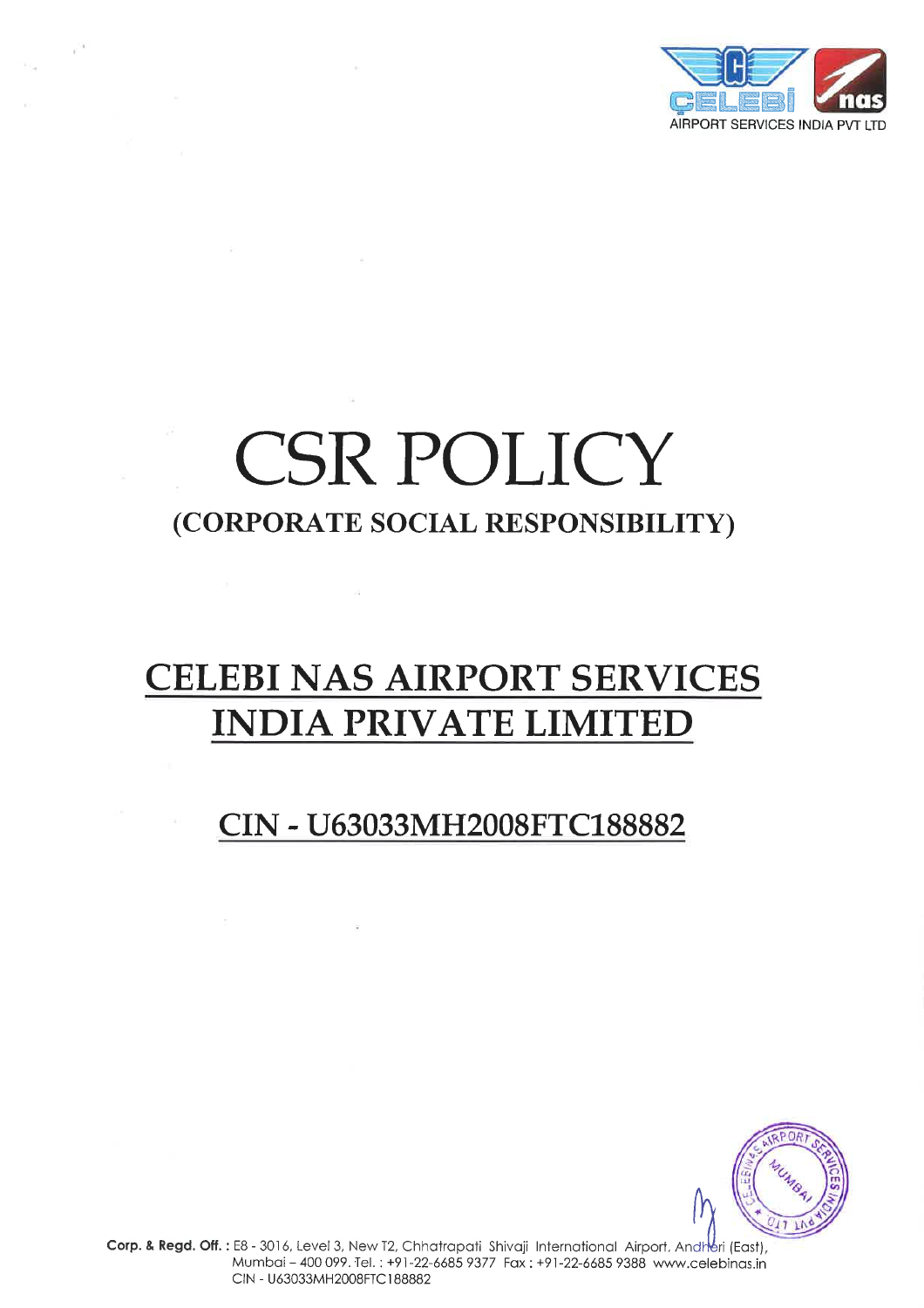

## **CONTENTS**

 $\tilde{\Sigma}^{\tilde{\beta}}$ 

 $\tilde{\mathbf{w}}_i$ 

 $\overline{\mathcal{L}}$ 

 $\sim$ 

 $\tilde{\Sigma}$ 

 $\widetilde{\mathcal{N}}$ 

- 72

| <b>SR. NO.</b> | <b>PARTICULARS</b>                                                                            | PAGE NO.       |
|----------------|-----------------------------------------------------------------------------------------------|----------------|
| 1.             | <b>AIMS AND OBJECTIVES</b>                                                                    |                |
| П.             | CONSTITUTION AND SCOPE OF CORPORATE SOCIAL<br><b>RESPONSIBILITY COMMITTEE (CSR COMMITTEE)</b> |                |
| WГ.            | <b>CSR ACTIVITIES (AREAS OF INTEREST)</b>                                                     | $\overline{2}$ |
| IV.            | <b>CSR ALLOCATION</b>                                                                         | $\overline{3}$ |
| V.             | <b>IMPLEMENTATION AND MONITORING MECHANISM</b>                                                | 3              |

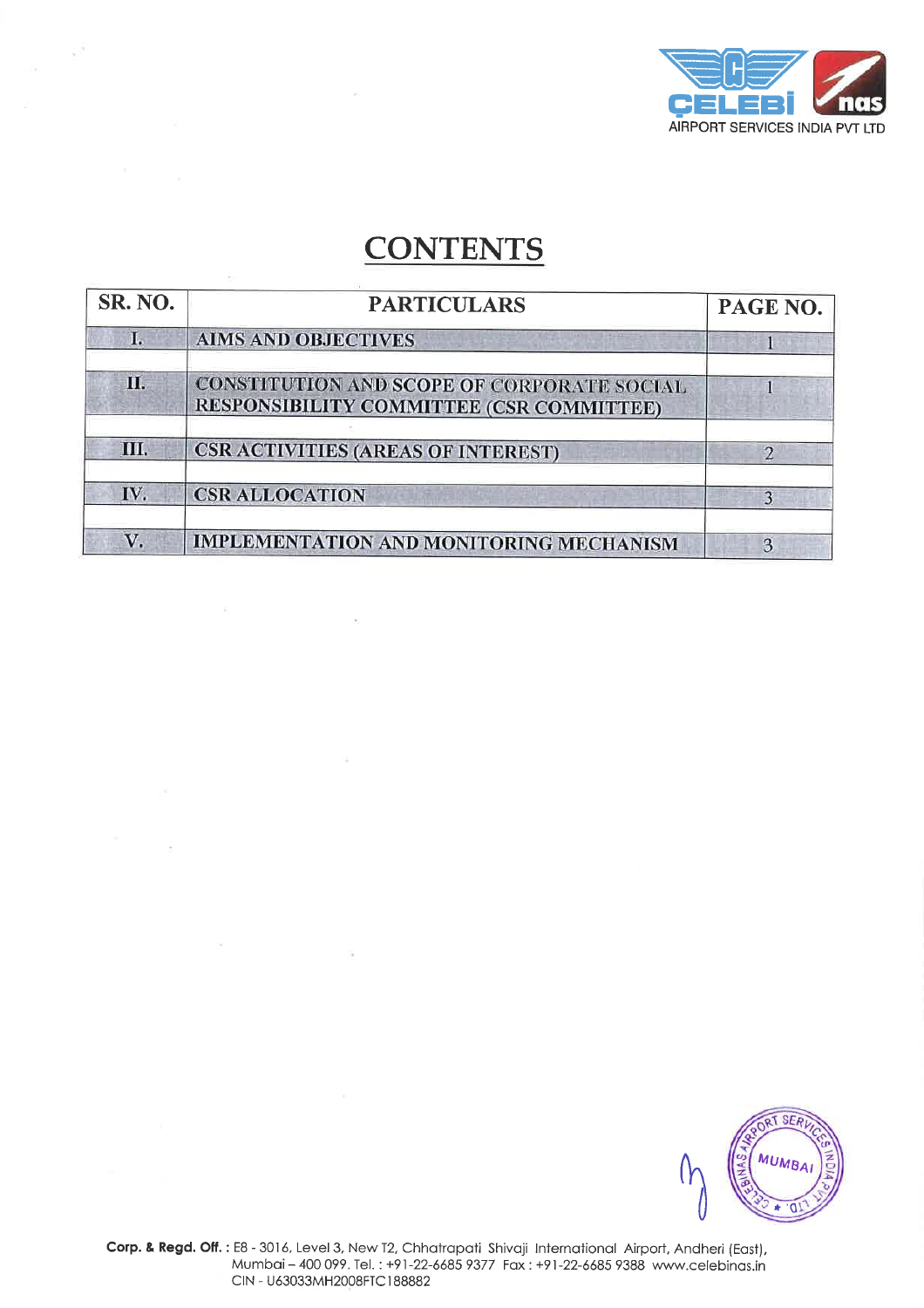

### I. AIMS AND OBJECTIVES:

 $\sim$ 

The Company intends to make a positive difference to society and contribute its share towards the social cause of betterment of society and area in which company operates. The Company aims to create educated, healthy, sustainable and culturally vibrant communities. We seek to participate in ways that touch people's lives in these communities.

In this regard, the Company has made this policy which encompasses the Company's philosophy for delineating its responsibility as a Corporate Citizen and lays down the guidelines and mechanism for undertaking socially useful programmes for welfare & sustainable development of the community at large and titles as the "Corporate Social Responsibility (CSR) Policy" which is based as per the Companies Act, 2013 and the Companies (Corporate Social Responsibility Policy) rules, 2014, as amended and modified from time to time.

#### il. CONSTITUTION AND SCOPE OF CORPORATE SOCIAL RESPONSIBILITY COMMITTEE (CSR COMMITTEE):

Constitution of the CSR Committee:

The CSR initiatives/activities of the Company will be identified and initiated by the CSR Committee comprising 3 (three) Members of the Board. Subject to the requirements of the Act, the Board may increase or decrease the size of CSR Committee by passing <sup>a</sup> resolution.

The members of the CSR Committee shall elect one of them as the Chairman of the Committee. The current members of the CSR Committee shall be the following:

| Name                   | <b>Designation</b> |  |
|------------------------|--------------------|--|
| Mr. Jungbir Singh      | Director           |  |
| Ms. Zeynep Cetiner     | Director           |  |
| Mr. Mohamed Galaleldin | Director           |  |

Invitees to the CSR Committee Meetings

The CSR Committee may, at its own discretion, invite employees of the Company or such other person(s) as they deems fit from time to time to participate in the meetings of the CSR Committee and assist the CSR Committee in the implementation of the CSR Policy. Invitees to the CSR Committee meetings shall be entitled to participate in the deliberation of the CSR Committee but will not be entitled to vote at the meetings of the CSR Committee.

1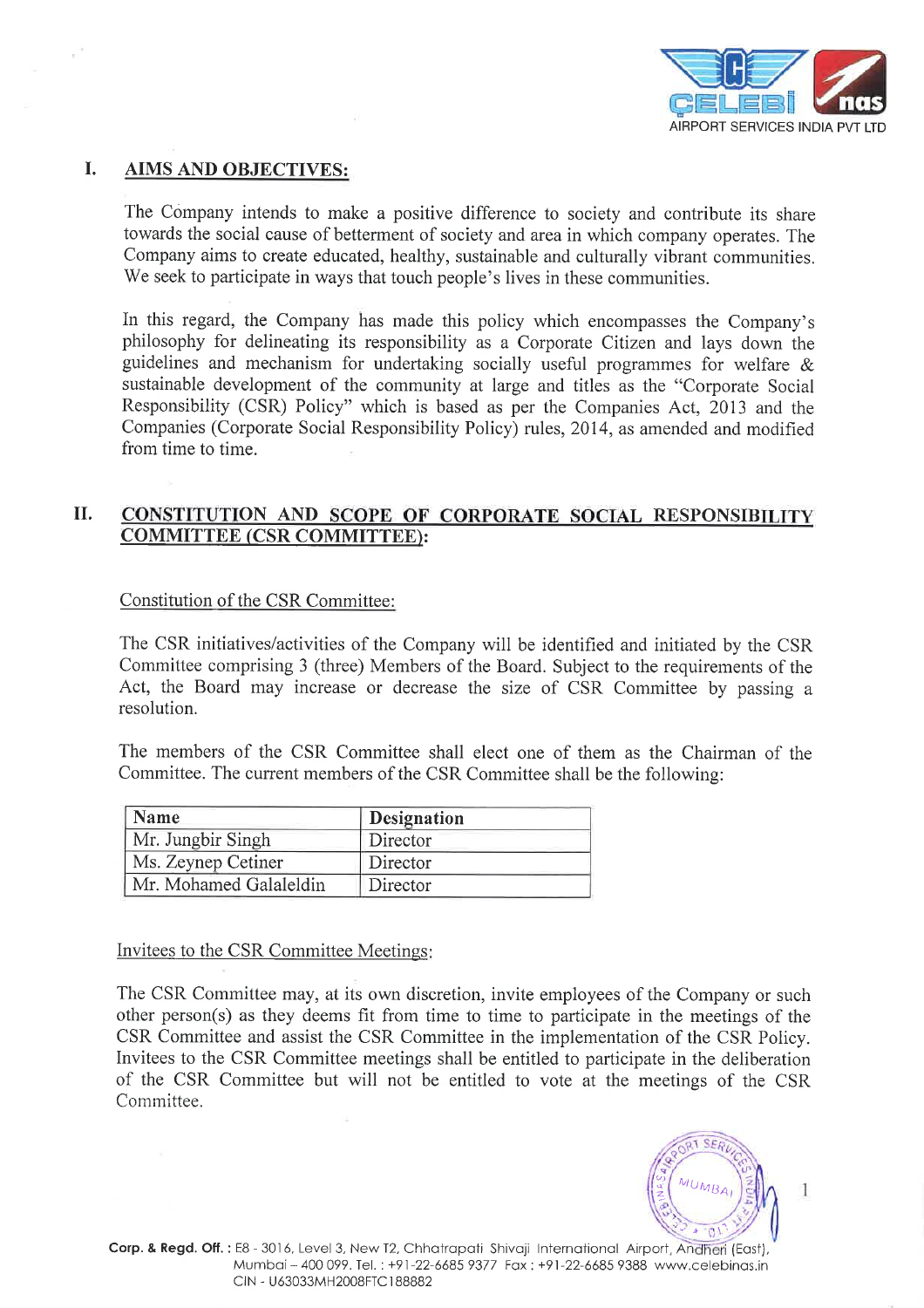

### Scope of the CSR Committee:

The CSR Committee has been set up to:-

- Formulate and recommend to the Board, a CSR policy which shall indicate the activities to be undertaken by the Company as per the Companies Act, 2013 and the Companies (Corporate Social Responsibility Policy) rules, 2014, as amended and modified from time to time ;
- Review and recommend the amount of CSR expenditure to be incurred by the company and the activities to be undertaken in line with the CSR policy;
- Monitor the CSR policy of the Company from time to time;
- To carry out any other function as directed by the Board from time to time and/or enforced by any statutory notification, amendment or modification as may be applicable or as may be necessary or appropriate for performance of its duties.

### Meeting of the CSR Committees:

- The CSR committee shall meet as frequently as it determines necessary either personally or through video conferencing or other audio visual means or may pass the resolution by circulation.
- $\bullet$ The quorum for the CSR Committee Meeting shall be one-third of its total strength (any fraction contained in that one-third be rounded off as one) or two members, whichever is higher either in person or through video conferencing or other audio visual means.

## III. CSR ACTIVITIES (AREAS OF INTEREST):

The Company shall upon the recommendation of its CSR Committee and with necessary approval of the Board, can undertake any of the activities, as part of its corporate social responsibility initiatives, which are defined in Schedule VII of the companies Act 2013 and the Companies (Corporate Social Responsibility Policy) rules, 2014, as amended and modified from time to time.

The areas of interest that have emerged for active consideration for the Company are;

- Promoting healthcare, Making available safe drinking water, sanitation  $1<sub>x</sub>$
- Eradicating hunger, poverty and malnutrition  $2.$
- Promoting education, Sports talent, livelihood opportunities a J
- Promoting gender equality  $4.1$
- Environmental sustainability 5
- Rural development, and 6
- Slum area development 7



 $\overline{2}$